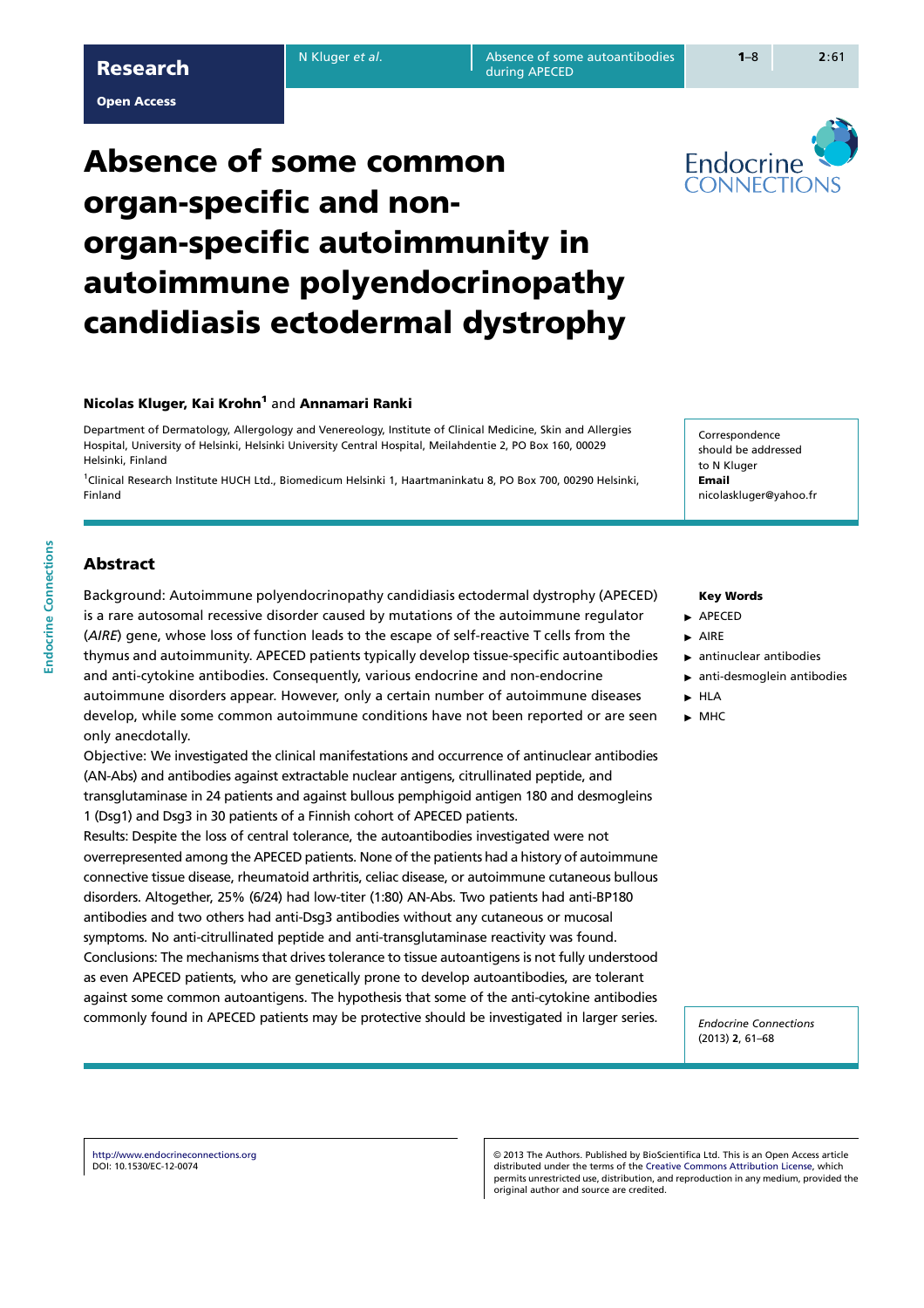# Introduction

Autoimmune polyendocrinopathy candidiasis ectodermal dystrophy (APECED, OMIM 240300) or autoimmune polyendocrine syndrome type 1 (APS1) is a rare autosomal recessive disorder. It is caused by loss-of-function mutations in the autoimmune regulator (AIRE) gene, located on chromosome 21 (21q22.3) (1, 2, 3, 4). APECED predisposes early in life to chronic mucosal candidiasis and to the progressive development of various endocrine disorders, such as Addison's disease, primary hypoparathyroidism, primary hypogonadis[m, type 1](#page-6-0) diabetes, hypothyroidism, and non-endocrine tissue-specific autoimmune disorders such as alopecia areata, vitiligo, autoimmune gastritis, pernicious anemia, hepatitis, enteropathy, nephritis, and keratitis (1, 2, 3, 4) with a strong impact on quality of life (5).

AIRE encodes for a 545 amino acid protein, whose domains are characteristic of transcriptional regulators and chromatin binding proteins (6). AIRE [is invo](#page-6-0)lved in the induction of self-tolerance [thr](#page-6-0)ough the promiscuous expression of a high number of tissue-specific antigens on thymic medullary epithelial cells for presentation to maturing thymocytes (4, 5, 6, 7, [8, 9](#page-6-0)). Its loss of function leads to the escape of self-reactive T-cell from the thymus and autoimmunity (6, 8). APECED patients typically develop a variety of tissue-specific autoantibodies (10), which are predictive [of the developm](#page-6-0)ent of autoimmune diseases (3, 4) but also anti-cytokine antibodies such as type 1 interferons (I[FN\) and](#page-6-0) Th17-related interleukins 17 (IL17) and IL22 (11, 12). Interestingly, as AIRE is [also](#page-6-0) expressed in peripheral dendritic cells and in the seconda[ry lym](#page-6-0)phoid organs, AIRE may have relevance also in peripheral tolerance (13, 14). Despite an intrafamilial and inte[r-individ](#page-6-0)ual variability, there is only a certain number of autoimmune diseases that APECED patients do develop and some common autoimmune diseases have not been reporte[d, such a](#page-6-0)s multiple sclerosis, bullous disorders, autoimmune thrombocytopenia or neutropenia, or Goodpasture syndrome. Cases of celiac disease, hemolytic anemia, and Sjögren's syndrome are anecdotal (2, 15), raising the question whether these associations are fortuitous or not.

The aim of this study was to assess the extent of additional circulating autoantibodies in a series of mainly adult Finni[sh APEC](#page-6-0)ED patients and their potential clinical relevance in case of detection. Autoantibodies for this study included antinuclear antibodies (AN-Abs); antibodies to extractable nuclear antigens (ENA-Abs, including smooth muscle (Sm-Ab), ribonucleoprotein

(RNP-Ab), SSA/Ro-Ab, and SSB/La-Ab) for systemic lupus erythematosus, Sjögren's syndrome, and other connective tissue diseases; antibodies to the cyclic citrullinated peptide (CCP-Abs) for rheumatoid arthritis; antibodies to tissue transglutaminase (tTGM-Abs) for celiac disease; antibodies to the 180 kDa bullous pemphigoid antigen (BP180-Abs); and antibodies to desmoglein 1 (Dsg1-Abs) and Dsg3-Abs respectively. BP180-Abs are associated with BP while desmoglein antibodies with pemphigus vulgaris (Dsg3-Abs) and pemphigus foliaceus (Dsg1-Abs).

## Materials and methods

#### **Patients**

during APECED

Sera were collected prospectively from 2010 to 2012 from 30 Finnish APECED patients with confirmed mutations in AIRE gene. Sera from eight healthy blood donors were used as controls for each autoantigen, although the reference values of HUSLAB (http://www.huslab.fi), the largest university hospital laboratory in Finland, are based on the values in large normal population values as indicated in the accreditation documents of the laboratory (www. finas.fi). Because of li[mitations in the availa](http://www.huslab.fi)bility of some sera, AN-Abs, ENA-Abs, CCP-Abs, and TGA-Abs serology was performed on 24 patients while anti-epidermal antibodies in 30 patients. The clinical follow-up d[ata of](http://www.finas.fi) [all pati](http://www.finas.fi)ents as their diagnosis was available through their patient files and/or through a detailed, structured questionnaire and interview performed recently (5).

APECED was diagnosed at the mean age of 6 years (range, 0–19 years  $\pm$  4.9) among the recruited 30 patients (20 females and 10 males). At the time of the present serological analyses, their mean age was 38 [ye](#page-6-0)ars (range, 7–65 years  $\pm$  14.2) and the disease had evolved for 32 years  $(4.5-52 \text{ years} \pm 12.8)$ . The main clinical manifestations of this APECED cohort are summarized in Table 1. The serological analysis was performed at one time point and in the same laboratory (HUSLAB) for all sera.

#### Immunological assays

The following immunological assays were performed at the accredited Helsinki University Central Hospital laboratory, HUSLAB (http://www.huslab.fi) as follows. For AN-Abs, indirect immunofluorescent assays on HEp-2 cells were performed with NOVA Lite HEp-2 ANA Kits/Substrate Slides (NOVA Lite, San Diego, CA, USA)

http://www.endocrineconnections.org DOI: 10.1530/EC-12-0074

2013 The Authors. Published by BioScientifica Ltd. This is an Open Access article distributed under the terms of the Creative Commons Attribution License, which permits unrestricted use, distribution, and reproduction in any medium, provided the original author and source are credited.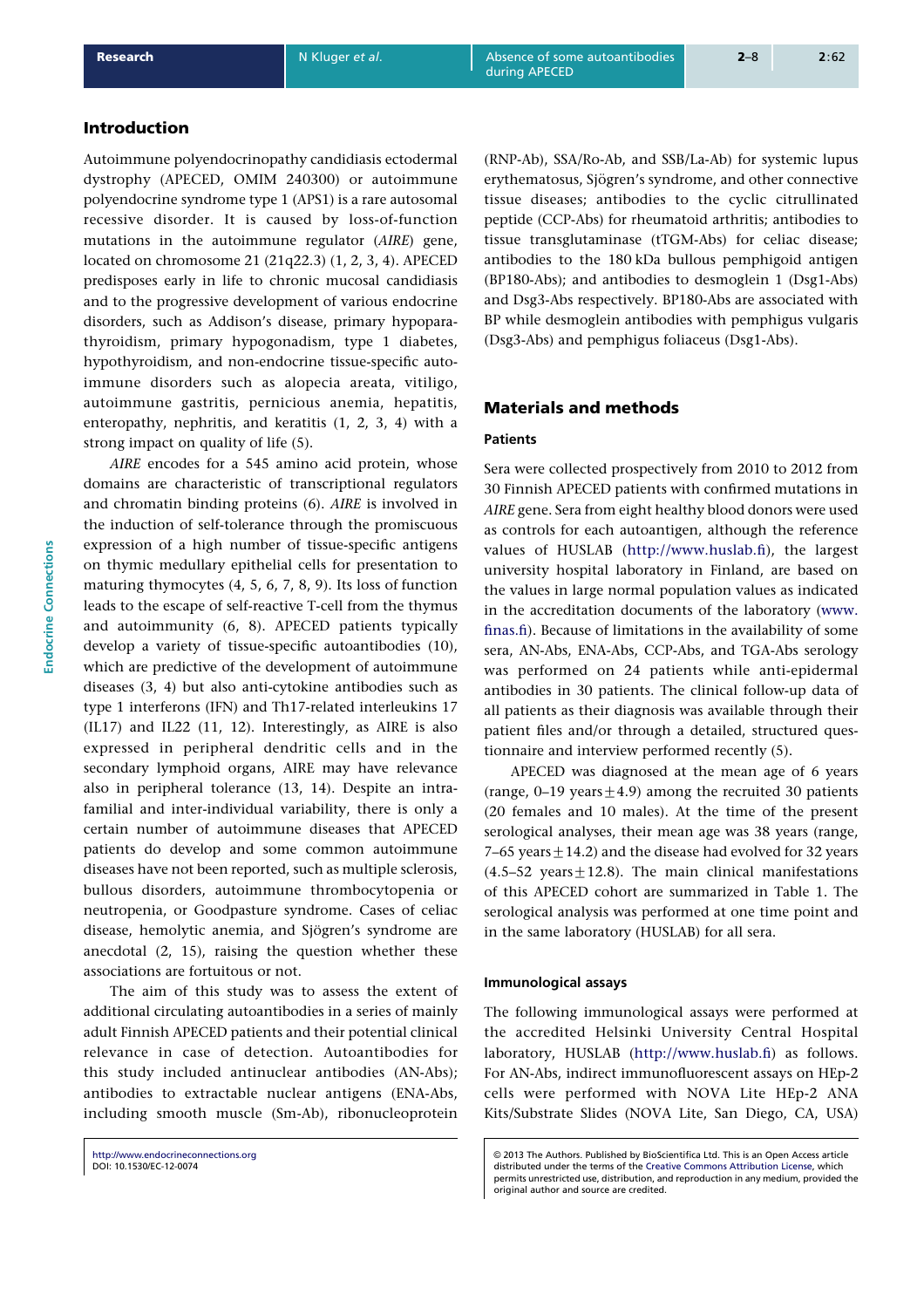Table 1 Disease components in the APECED patients of the present series

|                           | Prevalence    |               |
|---------------------------|---------------|---------------|
| <b>Disease components</b> | $n = 30$      | $\frac{0}{0}$ |
| Mucocutaneous candidiasis | 28            | 93            |
| <b>Hypoparathyroidism</b> | 24            | 80            |
| Addison's disease         | 24            | 80            |
| Hypothyroidism            | 12            | 40            |
| Hypogonadism              | 15            | 50            |
| Female hypogonadism       | 13/20         | 65            |
| Male hypogonadism         | 2/10          | 20            |
| Alopecia/hair loss        | 14            | 46            |
| Asplenia/hyposplenism     | 10            | 33            |
| GH deficiency             | 8             | 26            |
| Vitiligo                  | 6             | 20            |
| Diabetes mellitus type 1  | 5             | 16            |
| Pernicious anemia         | 4             | 13            |
| Autoimmune hepatitis      | $\mathcal{P}$ | 6             |

and with FITC-conjugated rabbit anti-human IgG as secondary antibody (Dako, Copenhagen, Denmark, Dako F0202). Identification of ENA-Abs included Sm-Abs, RNP-Abs, SSA/Ro, and SSB/La by fluorescence enzyme immunoassay. The cutoff values were defined as follows: 7 U/ml for SSA/Ro-Ab and SSB/La-Ab and 5 U/ml for RNP-Ab and Sm-Ab. CCP-Abs and tTGM-Abs were assessed by fluorescence enzyme immunoassay with EliA CCP (Thermo Scientific, Vantaa, Finland; 14-5515-01) and EliA Celikey IgA (Thermo Scientific, 14-5517-01) kits respectively with an ImmunoCap 250 Allergy ImmunoAssay Analyzer systems (Phadia AB, Uppsala, Sweden). IgA deficiency was screened simultaneously for celiac disease. The cutoff value for CCP-Abs was 7 U/ml. BP180-NC16a ELISA (specific for the immunodominant NC16a domain of the protein), with a cutoff value of 9 U/ml, was used for BP antibodies. Pemphigus vulgaris-related autoantigens were determined with an EIA assay for Dsg1 (MESACUP Desmoglein test 'Dsg1' ELISA, MBL Medical & Biological Laboratories Co., Ltd., Nagoya, Japan; cutoff value 14.0 U) and for Dsg3 (MESACUP Desmoglein test 'Dsg3' ELISA MBL Medical & Biological Laboratories Co., Ltd.; cutoff value 7.0 U).

The study was approved by the Medicine Ethical Review Board of Helsinki and Uusimaa Joint Authority (dnro 8/13/03/01/2009, research permission IAS09 APS1

6209/T101060071) and each participant signed an informed consent.

# **Results**

during APECED

The patients displayed the typical clinical features related to APECED, namely past or active history of chronic candidiasis and various combinations of endocrine and non-endocrine disorders as previously reported for APECED (1, 2, 3, 4). None of the patients were currently under any high dose of corticosteroids or systemic immunosuppressive treatment that could have influenced the outcome of the immunological results here. Patients with Ad[dison's disea](#page-6-0)se had received replacement therapy with oral hydrocortisone at a daily dose of 15–25 mg since the diagnosis of the disease in their childhood.

The occurrence of the antibodies tested in this study is summarized in Table 2. AN-Abs were negative in 75% (18/24) of our patients. A weakly positive reaction (titer 1:80) was found in 6/24 patients (25%) with either a speckled (4/6) or a homogenous (2/6) pattern. The target antigen of the A[N-Abs w](#page-3-0)as positive for SSA/Ro in one patient at a borderline level (7 IU) who did not have any positivity for AN-Ab. None of the patients displayed a past or recent history suggestive of systemic lupus erythematosus, or other variant of cutaneous lupus, Sjögren's syndrome or other connective tissue diseases. We did not find any statistical difference regarding the prevalence of clinical manifestations and the presence or the absence of circulating AN-Abs at 1:80 titers  $(\chi^2)$ ; Table 3).

CCP-Abs and tTGM-Abs were negative in all patients (24/24) and correspondingly none of the patients had been diagnosed with or presented with symptoms of rhe[umatoid](#page-3-0) arthritis or celiac disease (Table 2). Of note, no patient had IgA deficiency.

Two patients disclosed positive anti-BP180 antibodies with 20 and 31 U/ml (cutoff value 9 U/ml) respectively. Two other patients had weakly positive an[tibodies](#page-3-0) (8 and 10 U, cutoff value 7 U) against Dsg3, but not against Dsg1 (Table 2). None of the patients disclosed any symptoms or history indicating BP or pemphigus vulgaris. Of note, the two patients with circulating BP180 are aged 65 and 45 years.

In our control group, one out of eight [health](#page-3-0)y individuals had positive AN-Abs (1:320) without any specific target. The same individual disclosed a weak positivity for CCP-Abs (9 U/ml). This healthy individual did not have thus far any clinical diagnosis for systemic lupus or rheumatoid arthritis. The other controls did not display any positivity.

http://www.endocrineconnections.org DOI: 10.1530/EC-12-0074

2013 The Authors. Published by BioScientifica Ltd. This is an Open Access article distributed under the terms of the Creative Commons Attribution License, which permits unrestricted use, distribution, and reproduction in any medium, provided the original author and source are credited.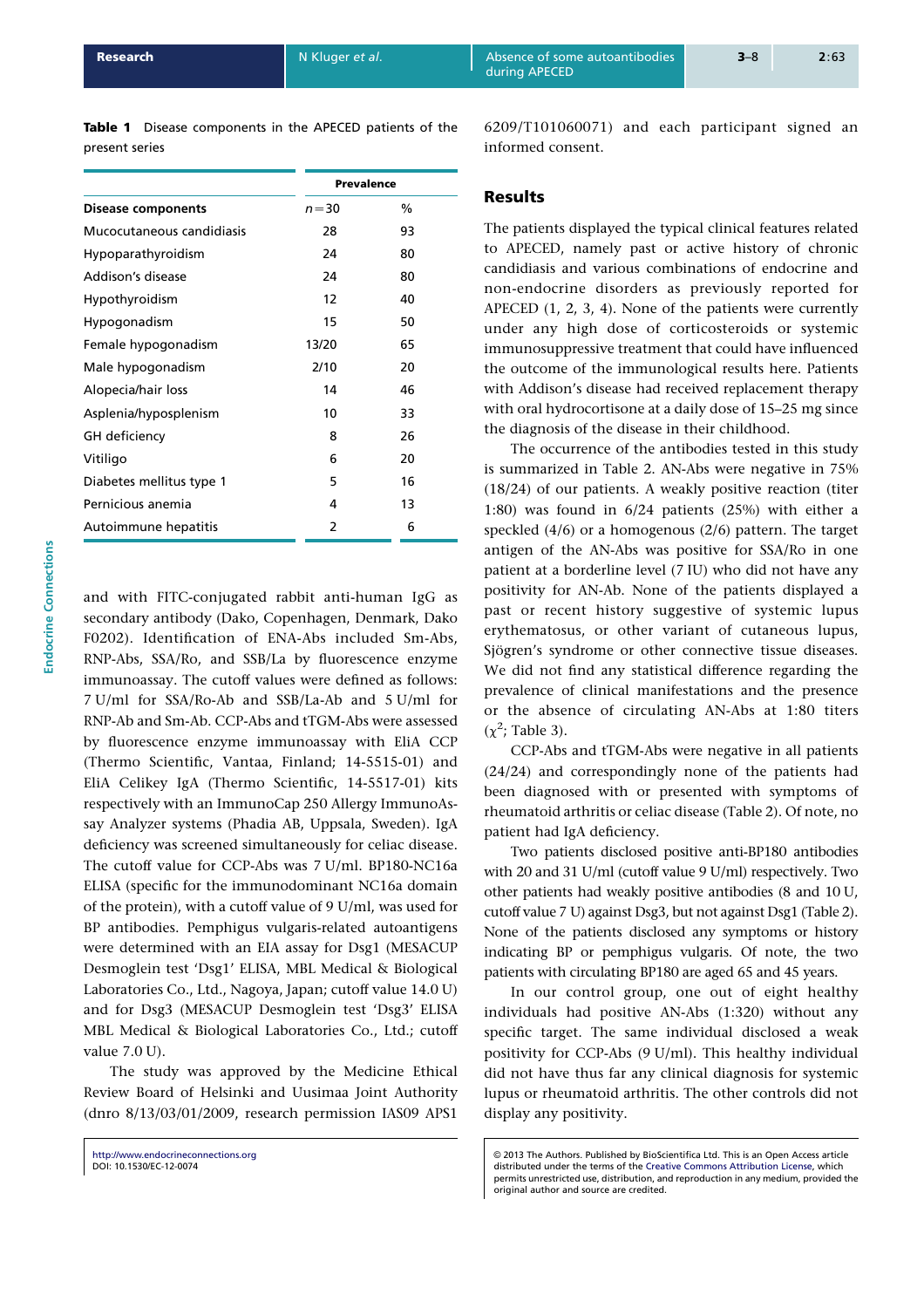<span id="page-3-0"></span>Table 2 Prevalence of autoantibodies in the APECED patients of the present series

| Type of<br>autoantibody              | Serology: positive/<br>total cases | Comments                                                   | <b>Clinical disease:</b><br>present/total                             |  |
|--------------------------------------|------------------------------------|------------------------------------------------------------|-----------------------------------------------------------------------|--|
| Antinuclear antibodies               | 6/24(25%)                          | Titer 1:80; four speckled and two homogenous               | Lupus erythematosus,<br>autoimmune connective<br>tissue disease: 0/24 |  |
| Anti-extractable nuclear<br>antigens | $1/24(4%)$ :<br>anti-Ro/SSA        | Borderline value 7 U/ml (cutoff value 7 U/ml)              | Lupus erythematosus,<br>autoimmune connective<br>tissue disease: 0/24 |  |
| Anti-CCP                             | 0/24                               |                                                            | Rheumatoid arthritis: 0/24                                            |  |
| Anti-transglutaminase                | 0/24                               |                                                            | Celiac disease: 0/24                                                  |  |
| Anti-BP180                           | 2/30                               | Low positivity: 20 and 31 U/ml, (cutoff value<br>$9$ U/ml) | Pemphigoid: 0/30                                                      |  |
| Anti-Dsg1                            | 0/30                               |                                                            | Pemphiqus foliaceus: 0/30                                             |  |
| Anti-Dsg3                            | 2/30                               | Low positivity 8 and 10 U (cutoff value $<$ 7 U)           | Pemphigus vulgaris: 0/30                                              |  |

during APECED

# **Discussion**

As AIRE is involved in the mechanisms of self-tolerance and APECED patients develop a wide number of autoimmune diseases, one would expect that APECED patients are prone to develop a larger variety of autoimmune diseases. This hypothesis prompted us to screen systematically our patients for autoantibodies associated with certain common autoimmune diseases, namely systemic lupus erythematous, rheumatoid arthritis, and other connective tissue diseases such as Sjögren's syndrome on one hand and celiac disease and bullous skin diseases (BP and pemphigus vulgaris) on the other hand. We chose to screen autoimmune diseases associated with an immunity against different classes of self-antigens according to their expression (16) such as i) self-antigens expressed constitutively in all cell types, ii) self-antigens of restricted tissue

Table 3 Prevalence of disease components of APECED according t[o the](#page-6-0) positivity of ANA (1:80)

| <b>Disease components</b> | $ANA + 1:80$    | $ANA - 1:80$        | <b>P</b> <0.05 ( $\chi^2$ test) |
|---------------------------|-----------------|---------------------|---------------------------------|
|                           | $n=6$ (3 F/3 M) | $n = 18$ (12 F/6 M) |                                 |
| Mucocutaneous candidiasis | $6(100\%)$      | 16 (88%)            | <b>NS</b>                       |
| Hypoparathyroidism        | 5 (83%)         | 14 (77%)            | NS.                             |
| Addison's disease         | 5(83%)          | 14 (77%)            | NS.                             |
| Hypothyroidism            | 4 (66%)         | 7(38%)              | <b>NS</b>                       |
| Hypogonadism              | 2(33%)          | 10 (55%)            | <b>NS</b>                       |
| Female hypogonadism       | 2(2/3, 66%)     | 8(8/12, 66%)        | <b>NS</b>                       |
| Male hypogonadism         | 0               | 2(33%)              | ΝS                              |
| Alopecia/hair loss        | 2(33%)          | 10 (55%)            | NS.                             |
| Asplenia/hyposplenism     | $3(50\%)$       | 5(28%)              | NS.                             |
| GH deficiency             | 1(16%)          | 6(33%)              | NS.                             |
| Vitiligo                  | 1(16%)          | 4 (22%)             | NS.                             |
| Diabetes mellitus type 1  | 2(33%)          | 2(11%)              | NS.                             |
| Pernicious anemia         | 1(16%)          | 2(11%)              | NS.                             |
| Autoimmune hepatitis      | 0               | 2(11%)              | NS.                             |

F, female; M, male; NS, non-significant.

http://www.endocrineconnections.org DOI: 10.1530/EC-12-0074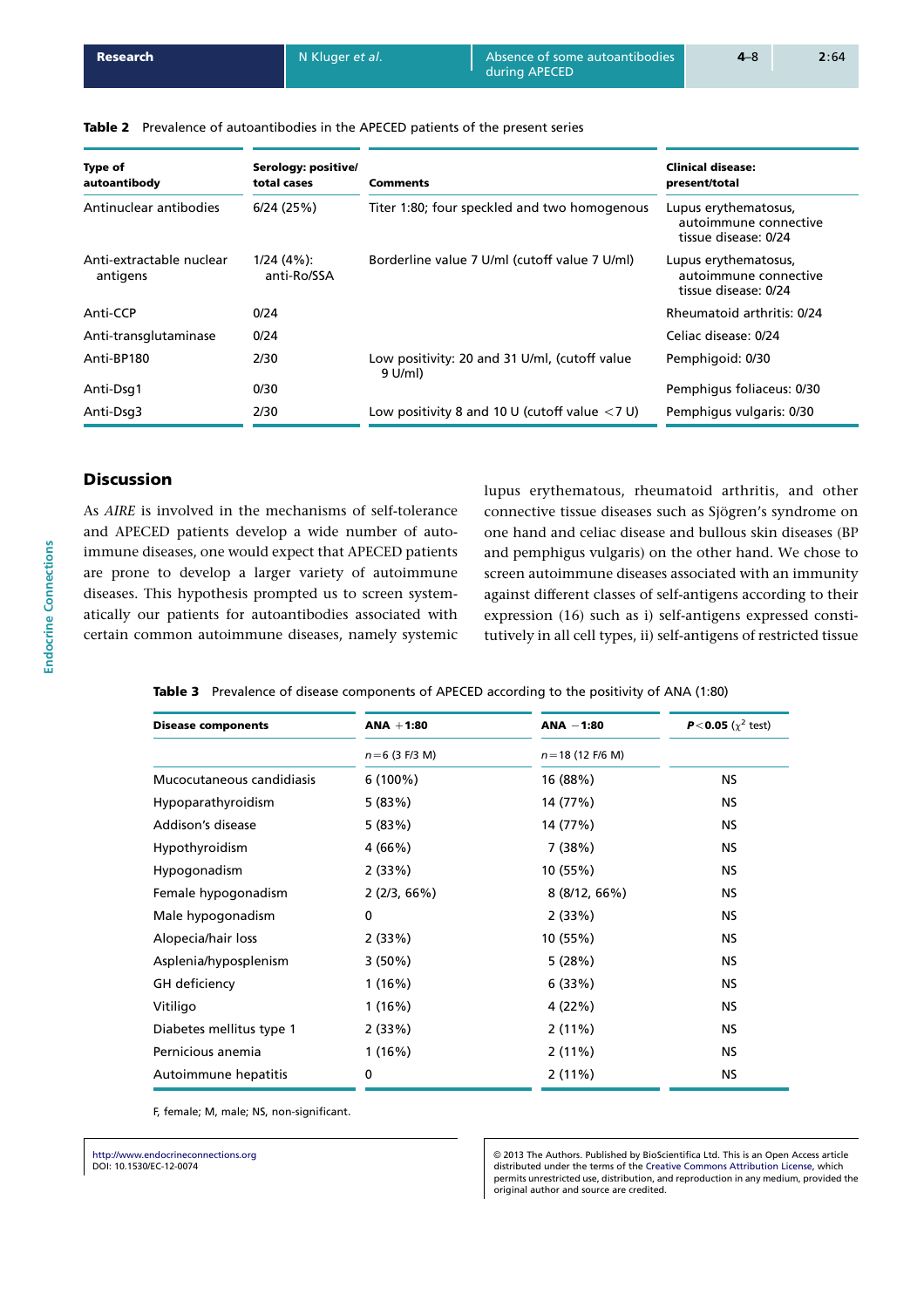Our results differ from those of Obermayer-Straub et al. (17) who found a positivity of AN-Ab of 1:80 or over in 8.9–12.5% among a series of 64 Finnish APECED patients with or without autoimmune hepatitis. However, they used an indirect immunofluorescence method on frozen [secti](#page-6-0)ons of rat liver and kidney tissue (17).

Perniola et al. (18) observed low titers of AN-Abs in their series of 11 Italian APECED patients and two of them had confirmed Sjögren's syndrome. However, they concluded that their patients did have 'p[ositi](#page-6-0)ve' low titers of AN-Ab (9/10, 1:20[–1:80](#page-6-0)). Besides, ENA-Ab was positive in 90% of their cases (9/10, SSA/Ro, SSB/La or RNP-Abs, 1:150). For our accredited AN-Ab method on the HEp-2 substrate, titers of 1:80 or higher are defined positive ((19), http://www.huslab.fi). However, at such titers, it is debatable to give any relevance in clinical practice to such 'weakly' positive in asymptomatic adults especially. As other authors stressed, low-titer ANAs (1:160 or [less\)](#page-6-0) [may not need a furth](http://www.huslab.fi)er test for anti-ENA-Abs unless an ANA-associated disease is highly suspected (20). Of note, the only child of our series, aged 7 years, was negative for AN-Abs. In Finland, the prevalence of circulating AN-Abs in blood donors is  $>6\%$  with a titer 1:80 and 3% with a titer 1:320 and thus such low titers are n[ot co](#page-6-0)nsidered informative for clinical diagnostics. A direct comparison between the two studies above is not possible but, when using the same cutoff value of 1:80, only 30% (3/10) of the patients in Perniola et al. (18) series display positivity, which is close to our results. However, a discrepancy between the ENA-Abs remains with 4% positive in our series vs 100% in the Italian series. Differences in the used techniques and commerci[al ki](#page-6-0)ts and different genetic background between our national cohort of APECED patients and the geographically isolated region of the South of Italy with a rare W78R AIRE mutation (21) may explain the differences in the results.

ENAs are nuclear/cytoplasmic ubiquitous molecules. As suggested by previous studies, it is possible that, because of the large availability of such self[-anti](#page-6-0)gens (even if promiscuous expression happens in medullary thymic epithelial cells), autoreactive T-cell clones are deleted at an early stage of development, probably during the double positive  $(CD4 + CD8 + )$  stage (22, 23). Such an AIRE-independent mechanism would eliminate autoimmunity against nuclear antigens also in APECED patients. However, B-cell differentiation takes place in the peripheral lymphoid tissue, and t[he organ](#page-6-0)-specific tissue destruction is likely to expose the patients to these antigens in the periphery.

during APECED

BP is the most common autoimmune blistering skin disease, occurring most commonly in elderly patients (24). The clinical manifestations are related to autoantibodies directed against a 180 kDa protein, called the BP antigen 2 (BPAG2 or BP180 Ag) or type XVII collagen because of the presence of collagenous repeats in its extracel[lular](#page-7-0) domain. The autoantibodies bind to this antigen, a key component of the epidermal hemidesmosomes, and lead to a cascade of inflammatory events and finally to blister formation (24). In our APECED cohort, none of the patients disclosed symptoms suggestive of BP. However, two elder patients had low-level circulating BP180 antibodies. As circulating BP180 antibodies are predictive of relapses [in pa](#page-7-0)tients with BP in clinical remission (25), only a long-term follow-up of our two patients will show whether the positivity of these antibodies is relevant or not. As the patients did not have any symptoms, not even itching, it was not feasible to perform direct imm[uno](#page-7-0)fluorescence analysis of healthy skin to search for immunoglobulin deposits at the dermo-epidermal basal membrane junction. To the best of our knowledge, the role of AIRE in the expression of BP180 antigen has never been assessed. In the past, life expectancy of APECED patients was diminished for numerous reasons (acute adrenal crisis, sepsis, oral squamous cell carcinoma, depression, and suicide) making older age-associated autoimmune disorders unreported. Improvement of the patients' management and increased life expectancy may, however, reveal such autoimmune diseases in the future as BP occurs mainly in patients aged over 65 years (26). Besides, other factors occurring in the development of BP have to be taken into account (27).

The group of pemphigus diseases is characterized by blistering and ulceration of the skin, mucous membr[anes](#page-7-0), loss of normal epithelial cell–cell adhesion (acantholysis), and the presence of autoa[ntibo](#page-7-0)dies directed against transmembrane desmosomal proteins (desmogleins). The pemphigus vulgaris antigen is a 130 kDa protein, Dsg3, which belongs to the cadherin superfamily of calciumdependent adhesion proteins while Dsg1 is the target of autoantibodies in pemphigus foliaceus, a superficial variant of pemphigus (24). In our study, two patients presented anti-Dsg3-Abs without any clinical signs of

http://www.endocrineconnections.org DOI: 10.1530/EC-12-0074

2013 The Authors. Published by BioScientifica Ltd. This is an Open Access article distributed under the terms of the [Crea](#page-7-0)tive Commons Attribution License, which permits unrestricted use, distribution, and reproduction in any medium, provided the original author and source are credited.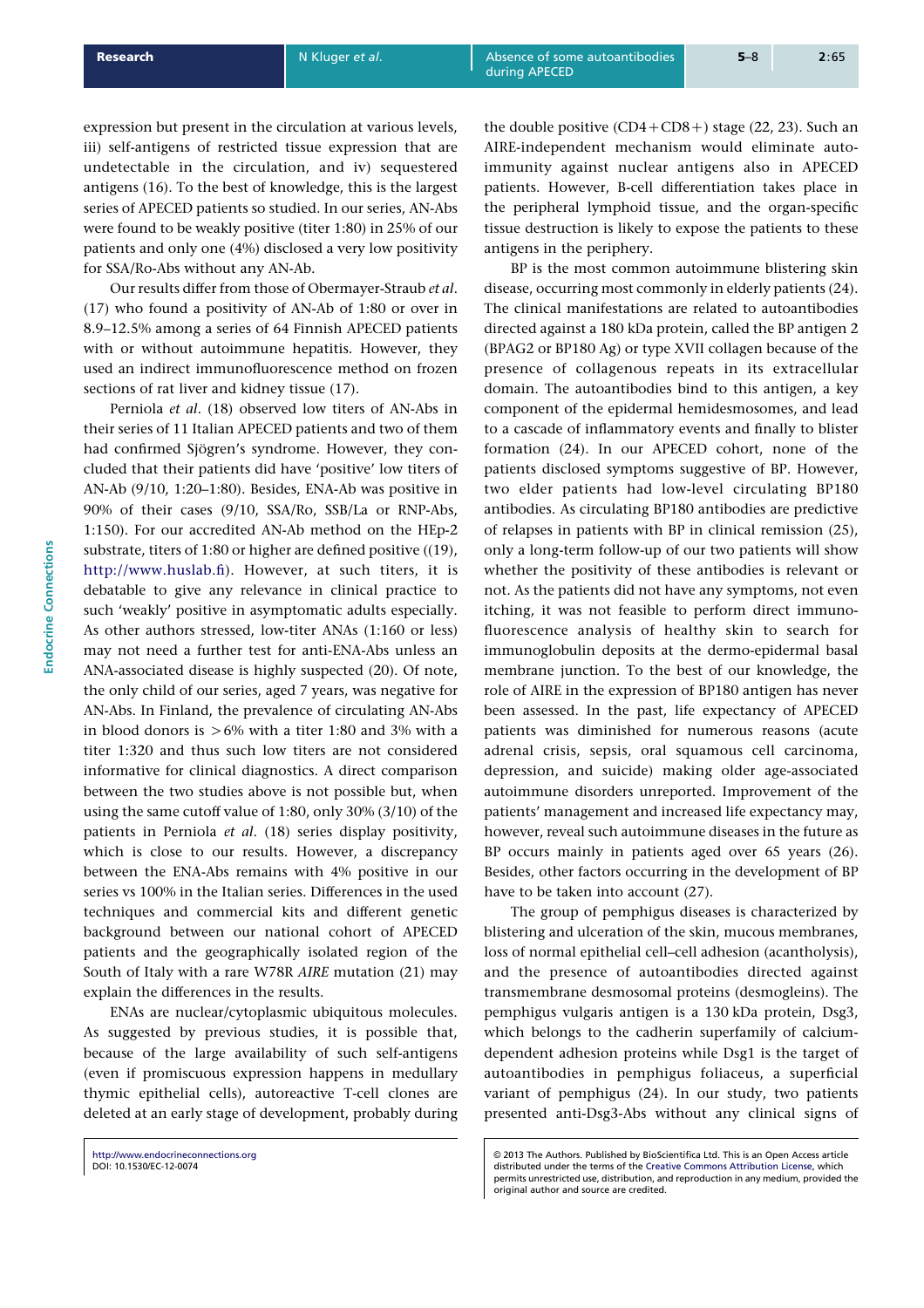pemphigus vulgaris. None had Dsg1-Abs. Interestingly, Wada et al. (28) recently studied the expression of Dsg3 in the thymus and found that Dsg3 expression in the thymic epithelial cells was AIRE dependent. However, they were unable to induce a pemphigus vulgaris phenotype in an Aire<sup>-/-</sup> mo[use m](#page-7-0)odel (28) and the Aire<sup>-/-</sup> mouse does not develop any bullous skin lesion phenotype. This indicates that tolerance against this antigen is maintained despite AIRE deficiency. Our serological analysis confirms their observation and the [intri](#page-7-0)guing contradiction between a self-antigen encoded by AIRE and the absence of putative consequences deriving from AIRE deficiency.

Celiac disease is one of the prototype of intestinal autoimmune disease and prevalent in Finland, diagnosed in 2.4% of the 30- to 64-year-old population (29). It is related to an adaptive immune response initiated by the interplay between MCH class 1 HLA-DQ2 and DQ8 (30). The question of other factors impairing immunoregulation is still unclear. However, rare cases of celi[ac d](#page-7-0)isease have been reported among APECED patients. Betterle et al. (15) reported two cases in their series, which repr[esent](#page-7-0) only 4% of their patients. We screened for IgA tTGM-Abs in our APECED cohort but failed to find any circulating tTGM-Abs, neither did any patient have celiac disease. As [tran](#page-6-0)sglutaminase 2 is an ubiquitous soluble protein, its dependence to AIRE expression may be unlikely. However, APECED patients often present with an autoimmune enteropathy, directed against enterochromaffin cells, which can lead to severe malabsorption (31, 32). Therefore, we suggest screening for tTGM-Abs in case of chronic diarrhea, especially in countries with a high prevalence of celiac disease (32).

Finally, rheumatoid arthritis is on[e of th](#page-7-0)e most common autoimmune diseases, affecting 0.5–1% of the population in Western countries. We did not choose rheumatoid f[acto](#page-7-0)r (usually IgM isotype) as a screening antigen because of its low diagnostic specificity. CCP-Abs have a high specificity (91–98%) and are currently used for the diagnosis of RA. However, to improve sensitivities of the tests, cyclic synthetic peptides with a high content of citrulline are used as antigen (33), and although not a natural antigen, the absence of these antibodies excluded the presence of active rheumatoid arthritis or other inflammatory joint disorders in our patients. Interestingly, Campbell et al. (34) sho[wed th](#page-7-0)at the Aire<sup>-/-</sup> mouse developed a collagen-induced arthritis, an experimental model of rheumatoid arthritis. However,  $Aire^{-/-}$  mouse does not spontaneously develop inflammatory arthritis.

The reason why [APEC](#page-7-0)ED patients do not develop a comprehensive autoimmunity against 'all' peripheral tissue antigens is not fully understood. The simplest explanation for such rarity could be the rarity of APECED itself. As APECED is a rare disease, we may not have been able to detect the unusual autoimmune manifestations. Besides, as discussed earlier, autoreactive T-cell clones for ubiquitous molecules may be deleted at an early stage of development, preceding in this way AIRE-regulated events in the thymic medulla. Moreover, predisposition to the development of autoimmune diseases such as pemphigus or celiac disease is also related to HLA alleles (35, 36). The Finnish APECED patients do not differ from the normal population in their HLA allele distribution and APECED is not considered to disclose a specific HLA association (37). Betterle et al. (15) found in their series of [patient](#page-7-0)s an increased frequency of HLA DR3 and DR5, but no correlation with class 1 MHC. The APECED phenotype, as to the typical endocrine target organ disease, has [been](#page-7-0) shown to be [influ](#page-6-0)enced by HLA class II (37, 38), but interestingly, the HLA alleles were not found to influence the autoantibody formation (37).

Lastly, an alternative hypothesis would be that APECED patients may develop not only ['pathog](#page-7-0)enic' autoantibodies but also 'protective' autoantibodies that would prevent developme[nt o](#page-7-0)f some common autoimmune-type diseases. For example, high levels of IFN*a* and IFN-induced cytokines are typical for systemic lupus (39) and anti-IFN antibodies have shown therapeutic efficacy (40). Most of the present patients have been shown earlier to have high titers neutralizing autoantibodies against type 1 IFN and lower titer antibodies against [type](#page-7-0) 3 IFN (12). Likewise, the anti-cytokine antibodies commo[nly fo](#page-7-0)und in APECED patients may be protective. However, the absence of disease development is difficult to prove in clinical patient series but would rather imply appropriate [anim](#page-6-0)al models to test the patient sera.

### Conclusion

during APECED

Despite the loss of central tolerance, APECED patients do not present high titers of antibodies associated with connective tissue diseases such as systemic lupus erythematosus, Sjögren's syndrome, or rheumatoid arthritis. Celiac disease is most likely associated fortuitously with APECED. Lastly, there is to date no case of autoimmune bullous disease associated with APECED. The presence of autoantibodies against BP180 or Dsg3 is of undetermined significance thus far. Therefore, we find it unnecessary to perform a wide screening of autoantibodies in APECED patients on a routine basis but only in case of evocative clinical symptoms.

http://www.endocrineconnections.org DOI: 10.1530/EC-12-0074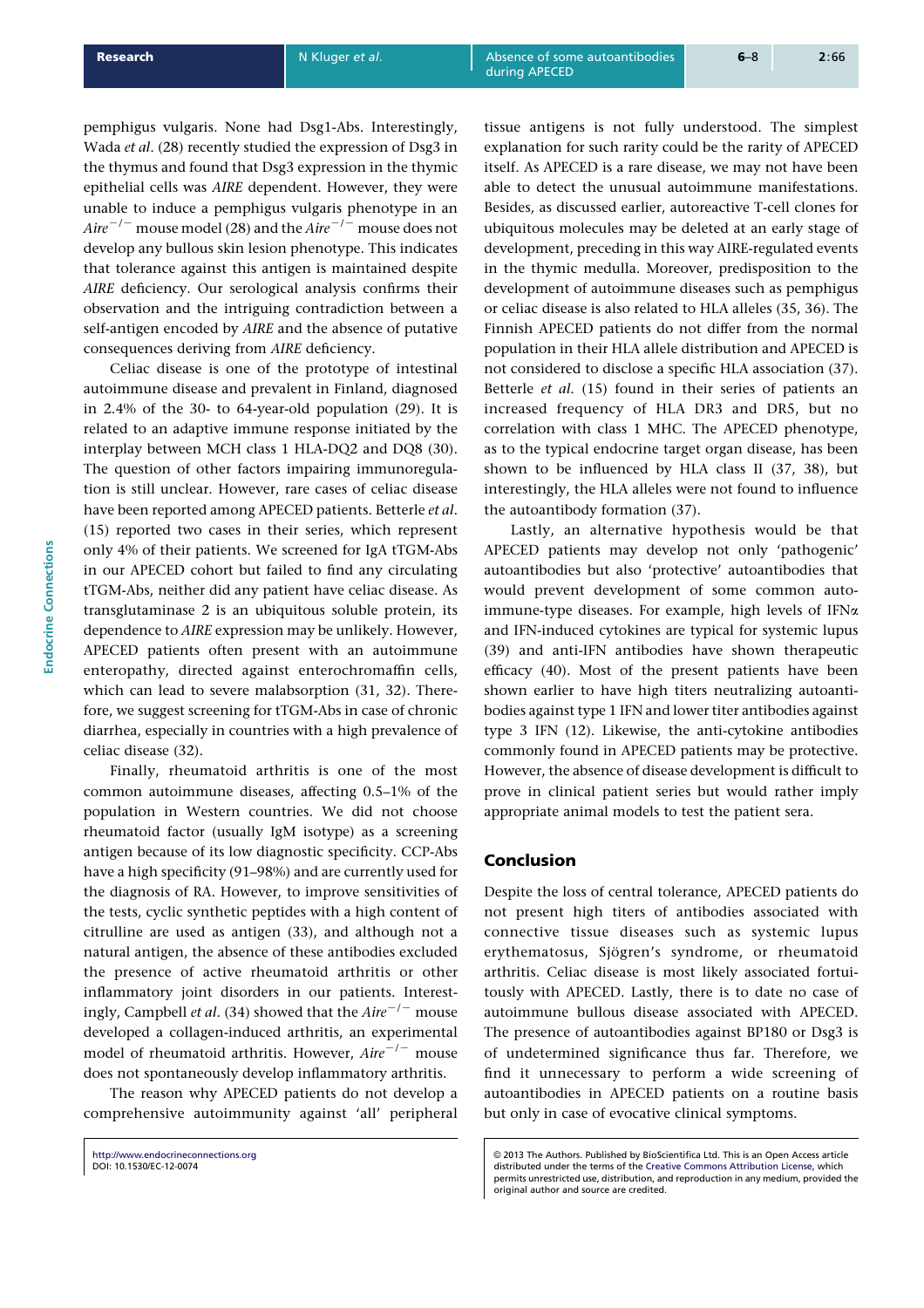<span id="page-6-0"></span>The mechanisms that drive tolerance to tissue autoantigens are not fully understood as even with AIRE deficiency and a proneness to develop autoantibodies, APECED patients do not seem to develop clinical autoimmunity indiscriminately.

#### Declaration of interest

The authors declare that there is no conflict of interest that could be perceived as prejudicing the impartiality of the research reported.

#### Funding

The study was financially supported by grants from Helsinki University Hospital Research Funds and the Sigrid Juselius foundation.

#### Author contribution statement

N Kluger participated in the design of the study, collected the data, analyzed the results, and drafted the manuscript. K Krohn and A Ranki participated in the design, analyzed the results, and coordinated the study. All authors contributed to and approved the final manuscript.

#### Acknowledgements

The authors thank the patients and families with APECED for their cooperation and willingness to participate in our study, as well as the Finnish APECED and Addison registered association (http://www.apeced. org). They also thank Pr Aaro Miettinen for valuable comments regarding the Materials and methods section.

#### [Refe](http://www.apeced.org)rences

- 1 Perheentupa J. APS-I/APECED: the clinical disease and therapy. Endocrinology and Metabolism Clinics of North America 2002 31 295–320, vi. (doi:10.1016/S0889-8529(01)00013-5)
- 2 Perheentupa J. Autoimmune polyendocrinopathy-candidiasisectodermal dystrophy. Journal of Clinical Endocrinology and Metabolism 2006 91 2843–2850. (doi:10.1210/jc.2005-2611)
- 3 Husebye ES, Perheentupa J, Rautemaa R & Kämpe O. Clinical ma[nifestations and management of pati](http://dx.doi.org/10.1016/S0889-8529(01)00013-5)ents with autoimmune polyendocrine syndrome type I. Journal of Internal Medicine 2009 265 514–529. (doi:10.1111/j.1365-2796.2009.02090.x)
- 4 Proust-Lemoine E, Saugier-Veber P & Wémeau JL. Polyglandular autoimmune syndrome type I. Presse Médicale 2012 41 e651-e662. (doi:10.1016/j.lpm.2012.10.005)
- 5 Kluger N, Jokinen M, Krohn K & Ranki A. What is the burden of living with auto[immune polyendocrinopathy candidias](http://dx.doi.org/10.1111/j.1365-2796.2009.02090.x)is ectodermal dystrophy (APECED) in 2012? A health-related quality of life assessment in Finnish patients Clinical Endocrinology [in press]. (doi:10.1111/cen. [12087\)](http://dx.doi.org/10.1016/j.lpm.2012.10.005)
- 6 Peterson P, Org T & Rebane A. Transcriptional regulation by AIRE: molecular mechanisms of central tolerance. Nature Reviews. Immunology 2008 8 948–957. (doi:10.1038/nri2450)
- 7 Fierabracci A. Recent insights into the role and [molecular](http://dx.doi.org/10.1111/cen.12087) [mecha](http://dx.doi.org/10.1111/cen.12087)nisms of the autoimmune regulator (AIRE) gene in autoimmunity. Autoimmunity Reviews 2011 10 137–143. (doi:10.1016/j.autrev. 2010.08.019)

http://www.endocrineconnections.org DOI: 10.1530/EC-12-0074

8 Gardner JM, Fletcher AL, Anderson MS & Turley SJ. AIRE in the thymus and beyond. Current Opinion in Immunology 2009 21 582–589. (doi:10.1016/j.coi.2009.08.007)

during APECED

- 9 Kluger N, Ranki A & Krohn K. APECED: is this a model for failure of T cell and B cell tolerance? Frontiers in Immunology 2012 3 232. (doi:10.3389/fimmu.2012.00232)
- 10 Söderbergh A, Myhre AG, Ekwall O, Gebre-Medhin G, Hedstrand H, [Landgren E, Miettinen A, Eskel](http://dx.doi.org/10.1016/j.coi.2009.08.007)in P, Halonen M, Tuomi T et al. Prevalence and clinical associations of 10 defined autoantibodies in autoimmune polyendocrine syndrome type I. Journal of Clinical [Endocrinology and Metabolism](http://dx.doi.org/10.3389/fimmu.2012.00232) 2004 89 557-562. (doi:10.1210/jc. 2003-030279)
- 11 Kisand K, Lilic D, Casanova JL, Peterson P, Meager A & Willcox N. Mucocutaneous candidiasis and autoimmunity against cytokines in APECED and thymoma patients: clinical and pathogenetic implications. European Journal of Immunology 2011 41 [1517–1527.](http://dx.doi.org/10.1210/jc.2003-030279) [\(doi:10.1002/](http://dx.doi.org/10.1210/jc.2003-030279)eji.201041253)
- 12 Meager A, Visvalingam K, Peterson P, Möll K, Murumägi A, Krohn K, Eskelin P, Perheentupa J, Husebye E, Kadota Y et al. Anti-interferon autoantibodies in autoimmune polyendocrinopathy syndrome type 1. PLoS Medicine 2006 3 e289. (doi:10.1371/journal.pmed.0030289)
- 13 [Kogawa K, Nagafuchi S, Kats](http://dx.doi.org/10.1002/eji.201041253)uta H, Kudoh J, Tamiya S, Sakai Y, Shimizu N & Harada M. Expression of AIRE gene in peripheral monocyte/dendritic cell lineage. Immunology Letters 2002 80 195–198. (doi:10.1016/S0165-2478(01)00314-5)
- 14 Perniola R. Expression of th[e autoimmune regulator gene and it](http://dx.doi.org/10.1371/journal.pmed.0030289)s relevance to the mechanisms of central and peripheral tolerance. Clinical & Developmental Immunology 2012 2012 207403. (doi:10.1155/ 2012/207403)
- 15 [Betterle C, Greggio NA & Volpato M.](http://dx.doi.org/10.1016/S0165-2478(01)00314-5) Clinical review 93: autoimmune polyglandular syndrome type 1. Journal of Clinical Endocrinology and Metabolism 1998 83 1049-1055. (doi:10.1210/jc.83.4.1049)
- 16 Sospedra M, Ferrer-Francesch X, Domínguez O, Juan M, [Foz-Sala M &](http://dx.doi.org/10.1155/2012/207403) [Pujol-Borrell R](http://dx.doi.org/10.1155/2012/207403). Transcription of a broad range of self-antigens in human thymus suggests a role for central mechanisms in tolerance toward peripheral antigens. Journal of Immunology 1998 161 5918–5929.
- 17 Obermayer-Straub P, Perheentupa J, Braun S, Kayser A, Barut A, Loges S, Harms A, Dalekos G, Strassburg CP & Manns MP. Hepatic autoantigens in patients with autoimmune polyendocrinopathy-candidiasisectodermal dystrophy. Gastroenterology 2001 121 668-677. (doi:10.1053/gast.2001.27103)
- 18 Perniola R, Falorni A, Clemente MG, Forini F, Accogli E & Lobreglio G. Organ-specific and non-organ-specific autoantibodies in children and young adults with autoimmune polyendocrinopathy-candidiasisectodermal dystrophy (APECED). European Journal of Endocrinology 2000 143 [497–503. \(doi:10.1530/ej](http://dx.doi.org/10.1053/gast.2001.27103)e.0.1430497)
- 19 Kavanaugh A, Tomar R, Reveille J, Solomon DH & Homburger HA. Guidelines for clinical use of the antinuclear antibody test and tests for specific autoantibodies to nuclear antigens. American College of Pathologists. Archives of Pathology & Laboratory Medicine 2000 124 71–81.
- 20 Kang I, Siperstein R, Quan T & Breitenstein ML. Utility of age, gender, ANA titer and pattern as predictors of anti-ENA and -dsDNA antibodies. Clinical Rheumatology 2004 23 509–515. (doi:10.1007/s10067-004- 0937-0)
- 21 Perniola R, Filograna O, Greco G & Pellegrino V. High prevalence of thyroid autoimmunity in Apulian patients with autoimmune polyglandular syndrome type 1. Thyroid 2008 18 1027-1029. (doi:10.1089/ thy.2008.0027)
- 22 [Klein L](http://dx.doi.org/10.1007/s10067-004-0937-0), Klein T, Rüther U & Kyewski B. CD4 T cell tolerance to human C-reactive protein, an inducible serum protein, is mediated by medullary thymic epithelium. Journal of Experimental Medicine 1998 188 5–16. (doi:10.1084/jem.188.1.5)